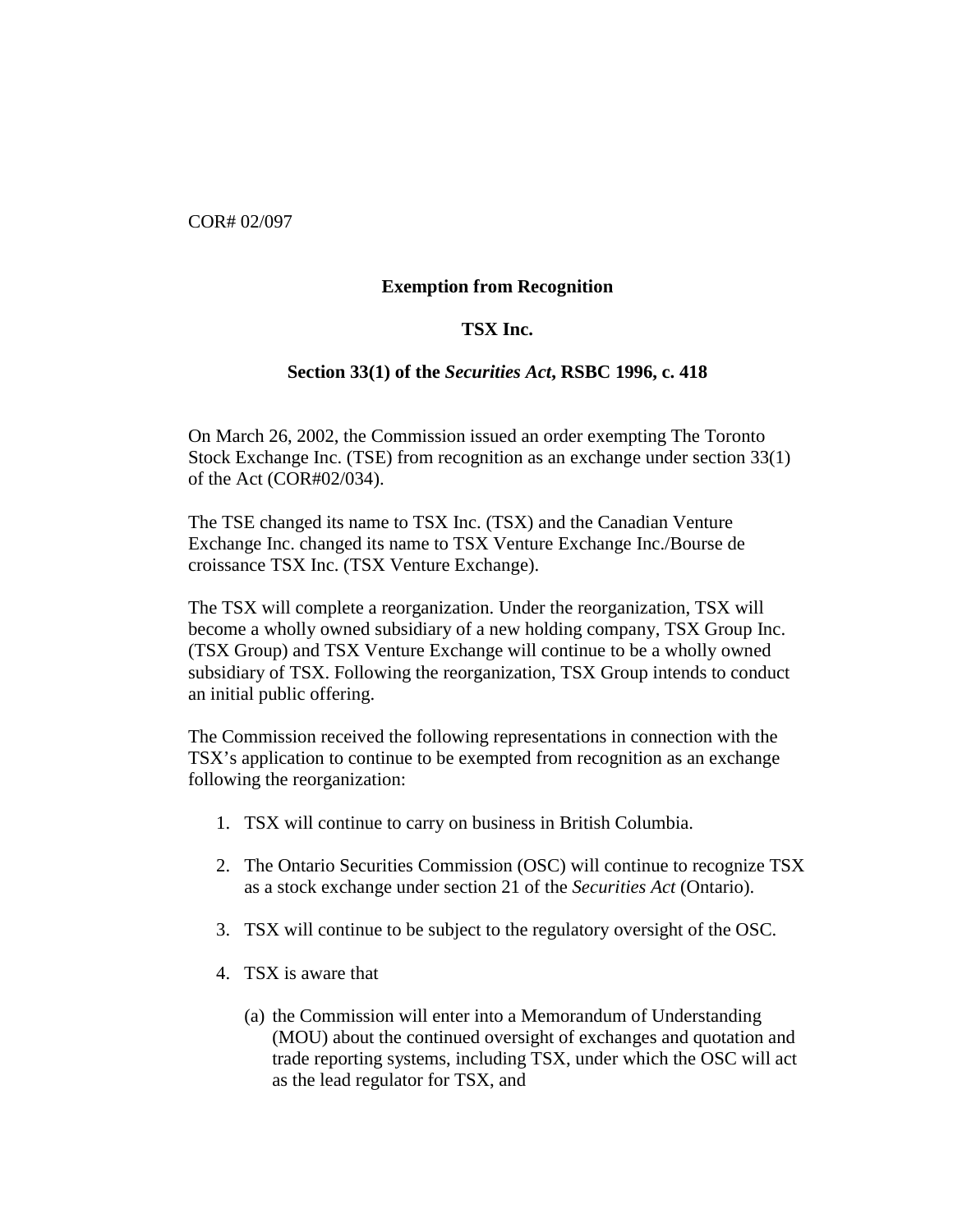- (b) the MOU or a similar agreement will continue to apply to the regulatory oversight of TSX by the OSC.
- 5. Under the terms of the MOU, the OSC is responsible for conducting an oversight program of TSX to ensure that TSX meets appropriate standards for market operation and regulation.
- 6. TSX and the OSC have adopted a protocol for the approval of changes to TSX's by-laws, rules, policies and other regulatory instruments (regulatory instruments), under which TSX provides to the OSC copies of all proposed regulatory instruments. TSX expects that this protocol or a similar protocol will continue to apply to the approval of changes to TSX's regulatory instruments.
- 7. Under the terms of the MOU, the OSC acknowledges that TSX will provide the Commission with
	- (a) copies of all proposed regulatory instruments at the same time TSX files them with the OSC, and
	- (b) copies of all final regulatory instruments approved by the OSC.

The Commission considers it appropriate to set out in an order revised terms and conditions for the continued exemption from recognition of TSX as an exchange following the reorganization.

TSX agrees to the terms and conditions of this order.

Based on the application of TSX, including the representations and undertakings made by TSX to the Commission in connection with the application, the Commission is satisfied that it would not be prejudicial to the public interest to continue to exempt TSX from recognition as an exchange following the reorganization.

Under section  $33(1)$  of the Act, the Commission orders the continued exemption of TSX from recognition as an exchange, effective on the closing of the reorganization, provided TSX meets and continues to meet the following revised terms and conditions:

- 1. TSX operates a national exchange for senior issuers separately from the national exchange for junior issuers operated by TSX Venture Exchange;
- 2. TSX continues to be recognized as an exchange or a stock exchange by the OSC under the *Securities Act* (Ontario).